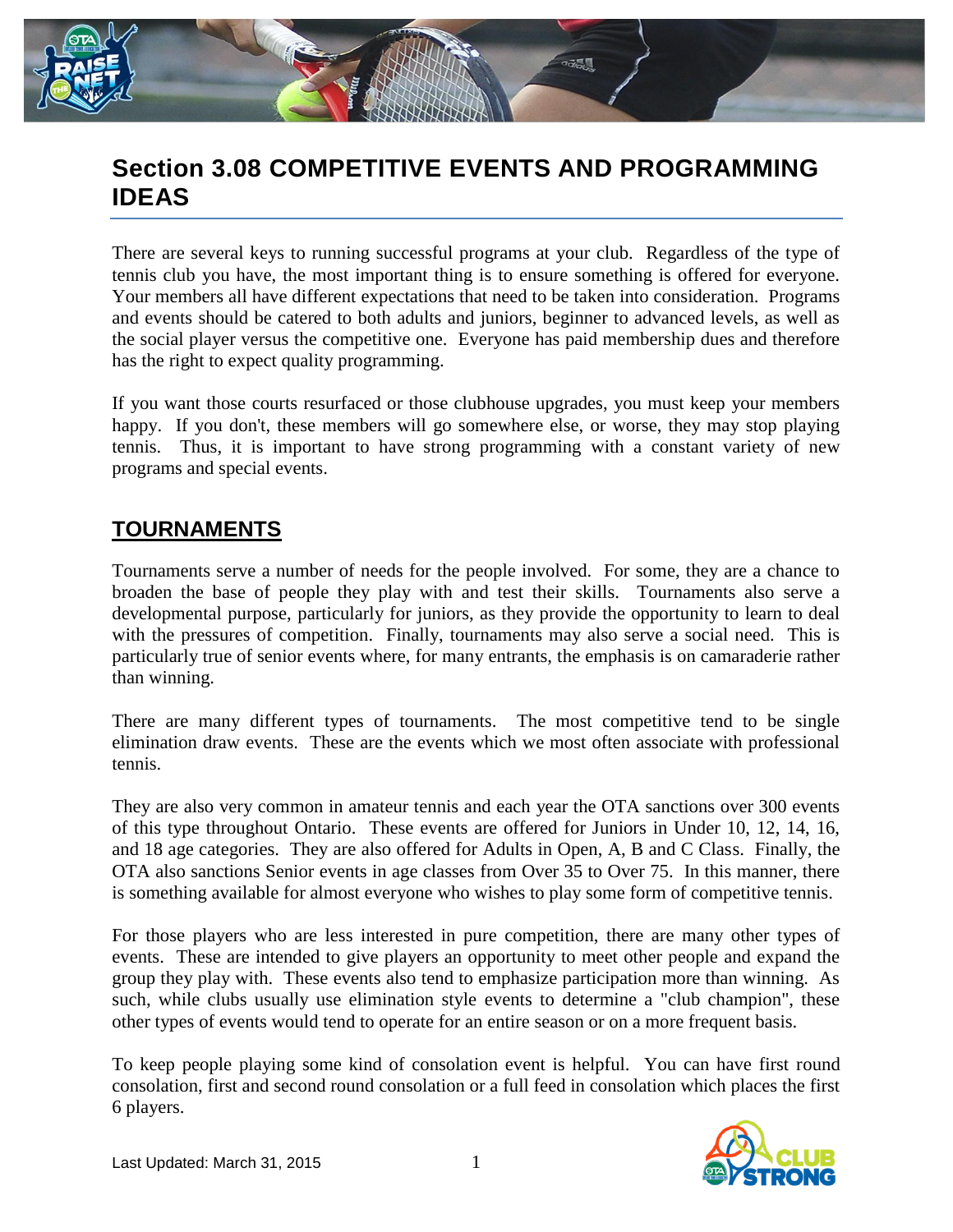

## **SOCIAL AND GET ACQUAINTED EVENTS**

What better way to have your members mix and match, or have new members meet old members, than through organized events.

By organizing events, you will take the responsibility of the initial contact or introduction away from the member. You will create a social environment which will take the emphasis away from competition and winning. Well-run events encourage the members to have fun and to become more active in the club.

There are a variety of events which can meet this social objective. These include Blind Partner, Family, Handicap and Round Robin events. The following will provide a brief explanation of each type, as well as some useful hints for organizing them.

## **A. Blind Partner Events**

The objective of this type of event is to have people play doubles with as many different partners and opponents as possible. Therefore, you should ensure there is a quick turnover of playing groups and an efficient system for rotating partners. In essence, this is a form of round robin.

While there is no one way to run an event like this, the following has proven to be successful.

Begin by establishing your pairings for the first playing groups. Depending upon the number of courts available and the number of players, you could use a variety of playing/scoring systems. If you have enough courts for all of your players to be involved at any given time, then we suggest each player serve a complete game using no-ad scoring.

Once this has been done, the two players who have been receiving serve in the right court would switch partners and four more no-ad games would be played. Each player would keep track of the total number of games won, out of a possible eight. A variation, in the event you have more players than you have courts, would be to limit each player's serve to two points, one from each side. In this situation, each player would keep track of the number of points which he/she and his/her partner won.

#### **An example of this is as follows:**

You have four players (**A**, **B**, **C** and **D**) and one court. Initially, **A** and **B** are paired together as are **C** and **D**. **A** and **C** are receiving serve in the right court for their respective teams. **A** would serve a complete game, followed by **C** and so on until all four players have served. If **A** and **B** have won three of the four games, each would carry a score of three into the next stage. Likewise, **C** and **D** would each carry a score of one into the next stage.

The next stage involves the switching of **A** and **C** such that your teams are now **A** and **D** versus **B** and **C**. Again, all four players would serve a complete game. If in this second stage, **C** and **B** won three games the final scores would be:

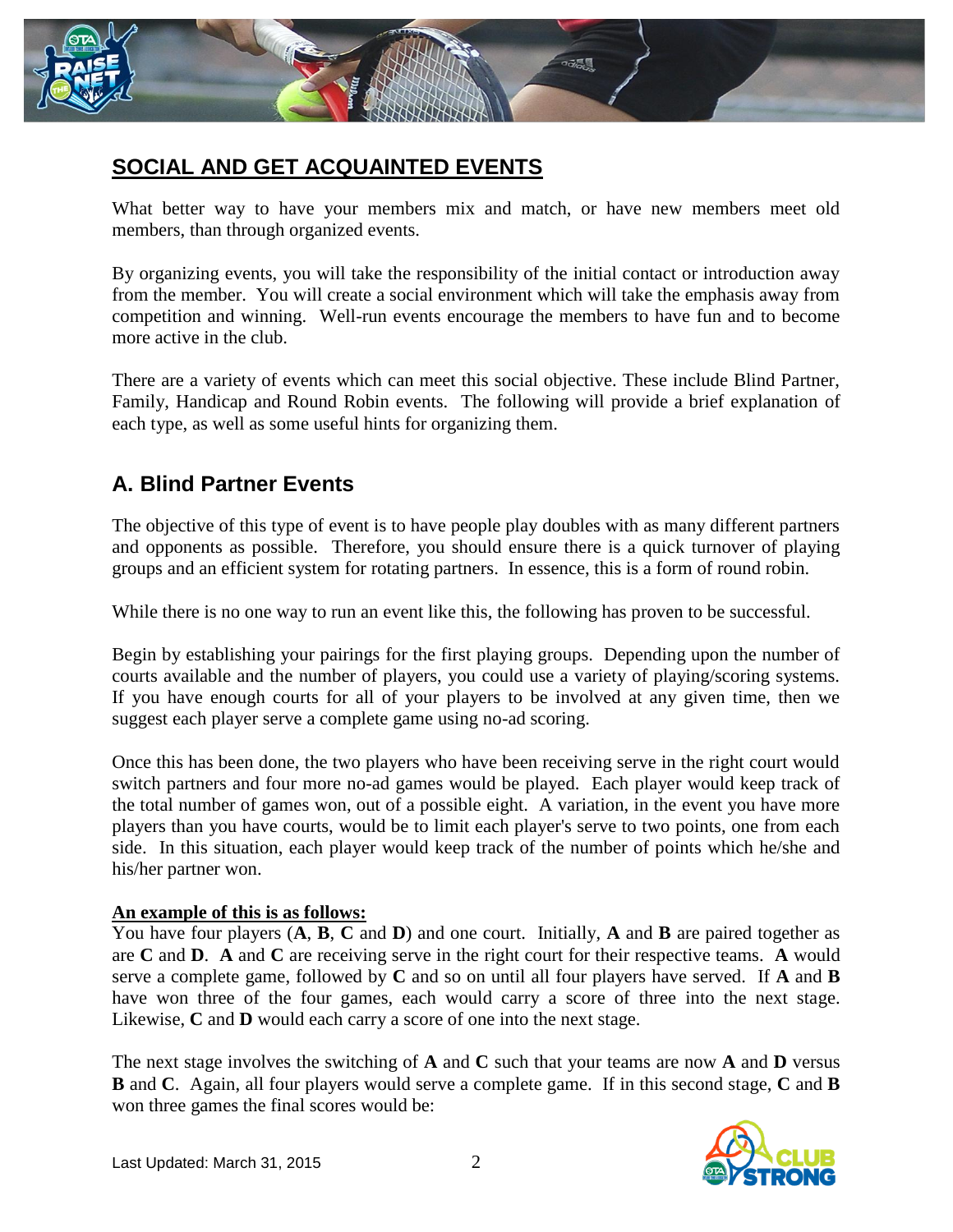

| Player | 1st Stage | 2nd Stage | Total |
|--------|-----------|-----------|-------|
| A      |           |           |       |
| В      |           |           |       |
|        |           |           |       |
|        |           |           |       |

If each player were serving only two points in each stage, the scoring would be based upon the total number of points, not games won.

Assuming you have more than one court and four players, you would be duplicating this format on a number of courts. Following each round, you would regroup the foursomes from each court and play another round. Where possible, try to ensure people do not go back out with any of the same players they played with in the original round. However, depending upon the number of people you have involved, this could be impossible to achieve. Concentrate on getting people back on the court quickly and do not waste time trying to determine the "perfect" set of combinations.

You could continue this format for a number of rounds keeping a running total of each player's individual score from each round. To finish the event, you could take your top four point scorers, pair them randomly, and have them play a pro set to determine the ultimate winner. This final stage is not necessary.

### **B. Family Events**

These can be very popular weekend events at the club and can be accompanied by a family picnic or pot-luck lunch/dinner each day. The key is to create the possibility for family members to play together, in doubles events, against other family pairings.

There are a variety of events which could be staged. When we talk of family tennis, we usually have parent/child doubles pairings in mind. These could be mother/daughter (ladies' doubles), father/son (mens' doubles) or mother/son and father/daughter (mixed doubles) events. It would be best to offer all three to ensure you are not somehow excluding a family from participating. You might however, limit each person to entering only one event so you do not have to deal with complex scheduling.

The playing format is usually an elimination style draw event. However, if the intent is to offer a recreational event with broad based participation, you should consider having a consolation draw for first round losers or even use some form of round robin format. This way you can guarantee each team more than one match.

You might also consider having a procedure whereby members whose children or parents do not play tennis can adopt each other for the event and still participate. Under these circumstances, you would probably need to establish a rule regarding the minimum age differential between the

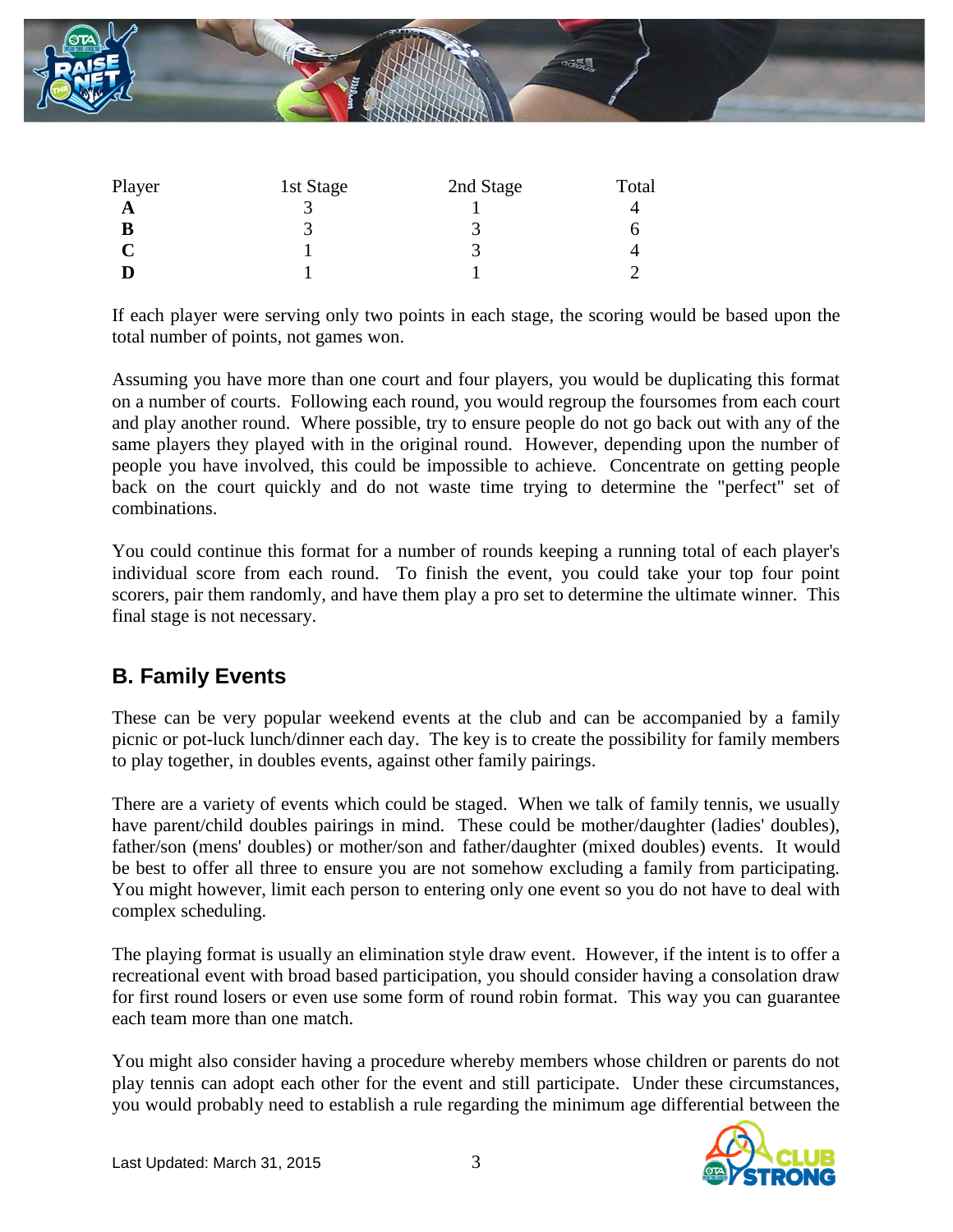

two players. For example, two non-related players would be allowed to enter providing there was at least a twenty-five year age difference between them.

## **C. Handicap Events**

These events are designed to allow all members of the club to enter the same event and have a chance of winning.

The most typical form of handicap event is one where players are given a scoring handicap. For example, the best players in the club might be given a handicap of -30. This means they would begin each game at -30 and have to win two points just to get to Love (or six points to win the game). At the same time, beginners might be given a handicap of +30. They would start each game with a score of +30 and need only win two points to get to game.

These events are good for a number of reasons. To begin with, they allow for a broad based participation from all club members and no one should worry about being embarrassed by a much better player. The emphasis should be of a social nature and about having fun but with an element of competition.

For the better players, an event of this sort can be a good way to improve consistency and the ability to play the "big points". When you begin each game at -30 and your opponent has a score of +30, you will get a great deal of practice playing these important points. You will also quickly realize you do not have much leeway to commit any unforced errors.

For more information on different ways of handicapping please see item 3.3.8

## **D. Round Robins (RR)**

Any event which involves playing a series of matches without the prospect of elimination can be classified as a round robin. As such, there are many different formats and types of RR's.

From a recreational point of view, RR's have the advantage of being easy to organize and highly social events with lots of opportunity to meet and play against other people. If the only objective for the RR is to have a social event, then a format such as the Blind Partner event described earlier is probably most effective.

However, if there is some interest in establishing a "winner", then in the interest of fairness, a more formal approach is probably required. This would involve each team playing against every other team with a cumulative win/loss record being used to establish the winner.

The problem with using RR formats for competition is that it requires a lot of matches to have each team play every other team. For this reason, the format is rarely used unless there are only a limited number of teams involved.